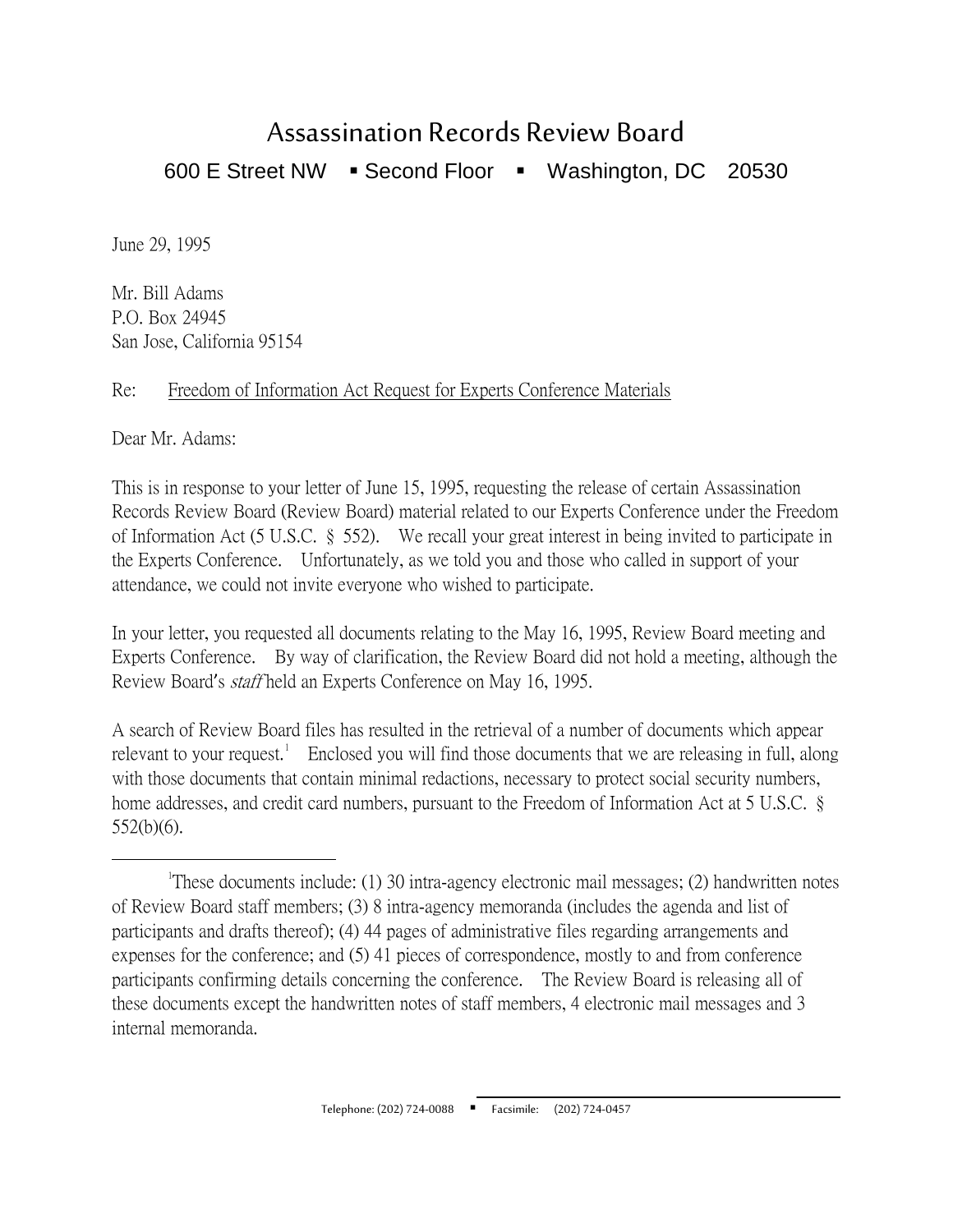Mr. Bill Adams Page 2 June 29, 1995

The remaining documents are being withheld because they have been found to be intra-agency memoranda and letters exempt from release under 5 U.S.C. § 552(b)(5). These materials reflect the deliberative process engaged in by Review Board staff. As I am sure you can appreciate, we are engaged in an inquiry to determine the location of additional records related to the assassination of President Kennedy. At the present time, we need to keep our strategy confidential, although, as you know, all of our records ultimately will be sent to the JFK Collection at the Archives upon our termination. Our enabling statute provides that, "[u]pon termination and winding up, the Review Board shall transfer all of its records to the Archivist for inclusion in the [President John F. Kennedy Assassination Records] Collection, and no record of the Review Board shall be destroyed." President John F. Kennedy Assassination Records Collection Act of 1992, 44 U.S.C. § 2701.7(o)(3) (1992).

Thus, while members of the public may file FOIA requests with the Review Board during the term of its existence, the public should also be aware of the opportunity to examine and obtain copies of the Review Board's records as a part of the JFK Records Collection at the National Archives and Records Administration.

With respect to material we have withheld under the Freedom of Information Act, you have the right to appeal our determination within 30 days. Appeals should be addressed to David Marwell, Executive Director, Assassination Records Review Board, 600 E Street, N.W., 2nd Floor, Washington, D.C. 20530.

Sincerely,

Laura Denk, Esq. Designated Freedom of Information Act Officer

**Enclosures**